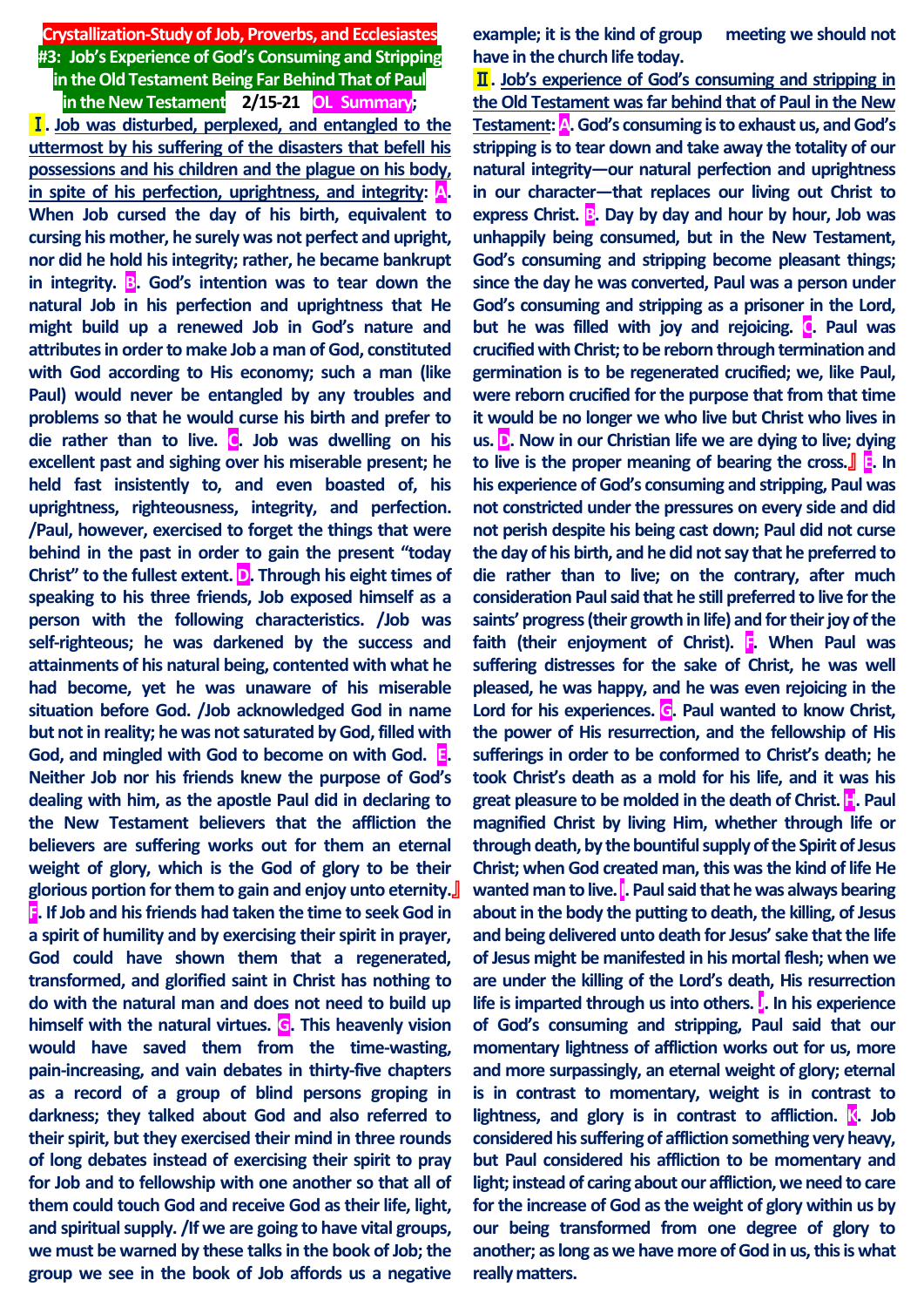### CP1:Thesuffering of the believers is the discipline of the Holy Spirit outwardly and the same Holy Spirit is working to transform inwardly

OL1: Job was disturbed, perplexed, and entangled to the uttermost by his suffering of the disasters that befell his possessions and his children and the plague on his body, in spite of his perfection, uprightness, and integrity. OL2: God's intention was to tear down the natural Job in his perfection and uprightness that He might build up a renewed Job in God's nature and attributes in order to make Job a man of God, constituted with God according to His economy; such a man (like Paul) would never be entangled by any troubles and problems so that he would curse his birth and prefer to die rather than to live. Phil. 3:9 And be found in Him, not having my own righteousness which is out of the law, but that which is through faith in Christ, the righteousness which is out of God and based on faith. 1:19-21 For I know that for me this will turn out to salvation through your petition and the bountiful supply of the Spirit of Jesus Christ, according to my earnest expectation and hope that in nothing I will be put to shame, but with all boldness, as always, even now Christ will be magnified in my body, whether through life or through death. For to me, to live is Christ and to die is gain.

Paul magnified Christ by living Him, whether through life or through death, by the bountiful supply of the Spirit of Jesus Christ .This is the Christian life. When God created man, this is the kind of life He wanted man to live.God's intention with Job was to consume this "perfect and upright" person and to strip his attainments, his achievements, in the highest standard of ethics in perfection and uprightness. God's intention was also to tear down the natural Job in his perfection and uprightness that He might build up a renewed Job in God's nature and attributes. Eventually, God's intention was to make Job a man of God, filled with Christ, the embodiment of God, to be the fullness of God for the expression of God in Christ, not a man of the high standard of ethics in Job's natural perfection, natural uprightness, and natural integrity. OL3: Neither Job nor his friends knew the purpose of God's dealing with him, as the apostle Paul did in declaring to the New Testament believers that the affliction the believers are suffering works out for them an eternal weight of glory, which is the God of glory to be their glorious portion for themto gain and enjoy unto eternity.

#### Application: New ones and Youth/College students

New ones and youth, please understand that God does not want you to be a good man, but a God man. People understand that evil is hostile to God, but they mistakenly believe that God is pleased with them if they are good. Satan uses this to try to turn people away from God's economy. Satan is the tree of knowledge of good and evil, and God is the tree of life. Good and evil are not of separate trees, but of one tree, and it is the tree of knowledge that makes one independent from God. But life is constantly dependent on God. Eating is dependence, breathing is also dependence. You should eat and drink God every day, and breathe God every moment. This is the principle of the tree of life, dependence. Then the life of God will flow from you to those around you, and at the same time you will be able to express the highest moral virtues, which are the fruits of the Holy Spirit. Gal.5:22 But the fruit of the Spirit is love, joy, peace, long-suffering, kindness, goodness, faithfulness, 23 Meekness, self-control; against such things there is no law. The highest virtue here is not superficial goodness, but the highest virtue as a result of being filled with the Holy Spirit, which expresses God.

A Brother's Testimony: Ever since I got saved and started actively preaching the gospel, I have had constantly environmental sufferings. While I was always filled with joy when people were saved, I was also bewildered, thinking "Why do loving the Lord and preaching the gospel bring so many difficulties?". For example, I was ill spoken often in the campus because of my preaching of the gospel. And also I was expected by all the club members to be the head of Aikido club. But I rejected to be the head of the club because it caused me to be involved in the idol worship. (The gym of the campus does not have any idol altar, but the real hall used for the martial arts training has one.) And because of my rejection, the older and younger club mates condemned me saying I was miserable, undependable.Looking back they are not such big deal now, but at that time they were. At the same time, I just couldn't get interested in studying pharmacy, and I was always complaining in my mind. Since I was reluctantly accepting environmental arrangements under the discipline of the Holy Spirit, I often grieved the Holy Spirit within. But at the same time, I began to experience the renewing of the Holy Spirit little by little.

In June 1986, a number of meetings were held in and around Taipei to encourage brothers and sisters to participate in the Taipei full-time Training that would begin in August of that year. At one of these meetings, an unknown young brother was filled with the Holy Spirit and boldly spoke out the Lord's calling of participating in the training. Brother Andrew let this unknown brother speak even though there were many famous workers from America and Taiwan there. Brother Andrew paid attention to the move of the Holy Spirit and not to the formality. I was very surprised to see him do this. His actions knocked out and destroyed my cultural concepts. I began to think that what I thought I was doing according to the Spirit, I was actually doing mostly according to my cultural concepts, and my past convictions began to be destroyed.

The purpose of the suffering of God's people is clearly revealed in the crystal study of Job in the December 2020 training. With this training and morning revival, my vision has been renewed. My suffering is not a punishment of God. The Holy Spirit controls the environment outwardly, and at the same time the Spirit is working inwardly, to strip away and demolish my life habits according to my natural concepts and rebuild my life according to Christ. Amen! Prayer: Lord Jesus, the purpose of the sufferings I encounter is so that God can strip away my natural perfection, righteousness, and integrity and make me a God-man with the nature and attributes of God. The sufferings I encounter are the discipline of the Holy Spirit outwardly, and at the same time the Holy Spirit does the work of transformation inwardly. Lord, let me understand God's will, eat and drink You daily, breathe You moment by moment, rely on the Lord, and may my mind be renewed and transformed!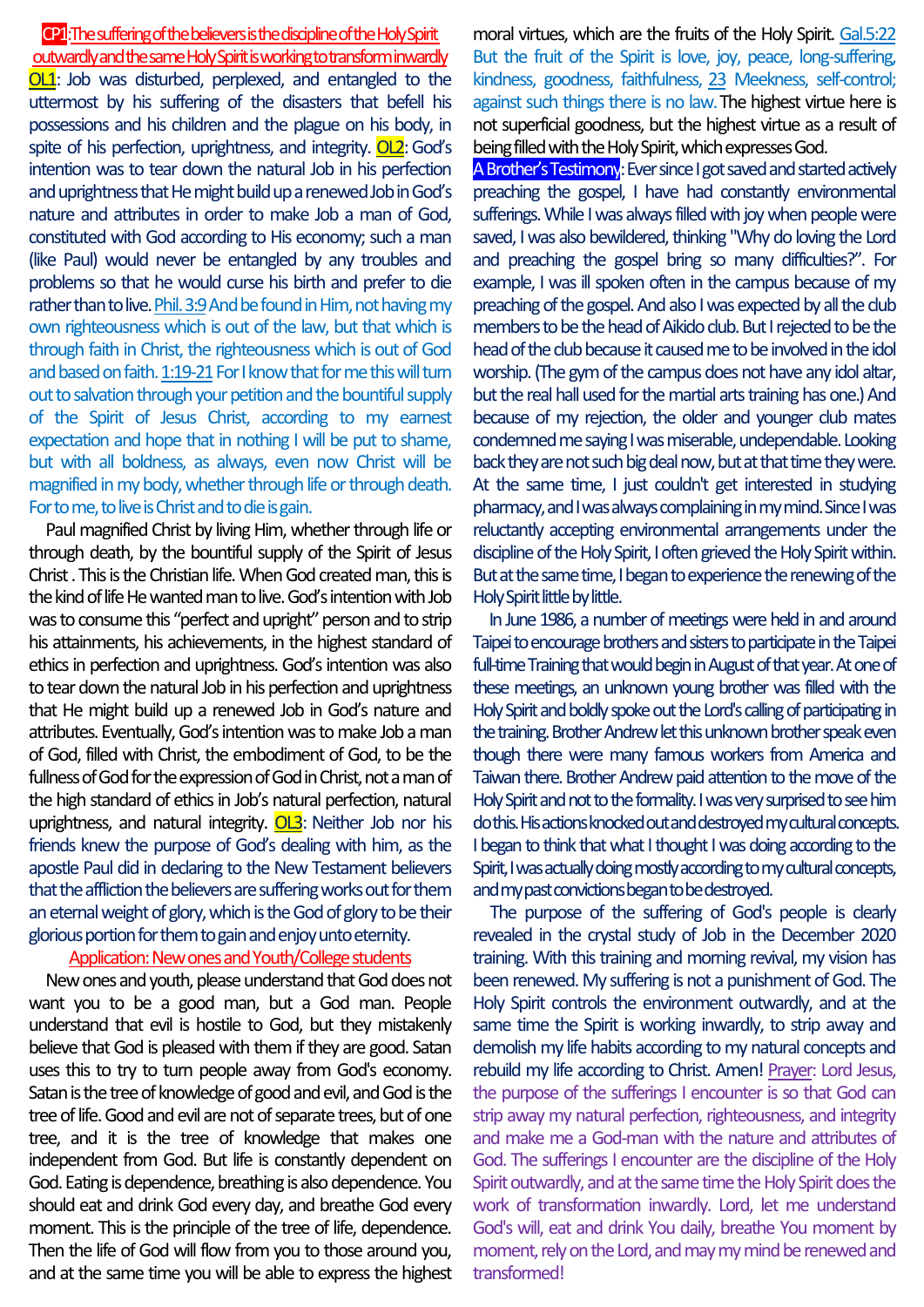### CP2:We were regenerated crucified. It is for Christ to live in me and to make us new creation

OL1: Job's experience of God's consuming and stripping in the Old Testament was far behind that of Paul in the New Testament. OL2: If Job and his friends had taken the time to seek God in a spirit of humility and by exercising their spirit in prayer, God could have shown them that a regenerated, transformed, and glorified saint in Christ has nothing to do with the natural man and does not need to build up himself with the natural virtues.

OL3: God's consuming is to exhaust us, and God's stripping is to tear down and take away the totality of our natural integrity—our natural perfection and uprightness in our character—that replaces our living out Christ to express Christ. Isa. 57:15 …I will dwell in the high and holy place, and with the contrite and lowly of spirit, to revive the spirit of the lowly and to revive the heart of the contrite.

**OL4:** Day by day and hour by hour, Job was unhappily being consumed, but in the New Testament, God's consuming and stripping become pleasant things.

OL5: Paul was crucified with Christ; to be reborn through termination and germination is to be regenerated crucified; We, like Paul, were reborn crucified for the purpose that from that time it would be no longer we who live but Christ who lives in us. Gal. 2:20 I am crucified with Christ; and it is no longer I who live, but it is Christ who lives in me; and the life which I now live in the flesh I live in faith, the faith of the Son of God, who loved me and gave Himself up for me.

Job was suffering, and his three friends came to comfort him. Elihu was also there to help the situation. However, these godly people did not pray for Job nor did they fellowship with one another by exercising their spirit that all of them might receive a certain amount of spiritual supply. …They talked about God, and they also referred to their spirit, but in all their debates there is no hint that they were exercising their spirit.

When we were regenerated, we were crucified….No one was born crucified in a physical sense, but every believer is regenerated crucified. This corresponds with the Lord's word in John 3:5: "Unless one is born of water and the Spirit, he cannot enter into the kingdom of God."

When we are buried in the water of John's ministry, this indicates that we realize that we are good for nothing but death. When people came to John to repent, John threw them into the water to bury them, to end them, to terminate them. When a sinner repents to God, he should repent to such an extent that he realizes he is good for nothing but death.

## Application to business person/graduate students

When we had full-time trainees from Taiwan, we would often declare, "Apart from Christ, I am nothing but sin. But, in Christ, I can do all things". They went out and faced the challenge of preaching the gospel in Japan and they could baptize many people. Praise the Lord!

Even after you are saved, under the enlightening of the Holy Spirit, when you realize that apart from the Lord you are worthless and can only be buried, immediately repent and pray, "I am nothing but sin, and I deserve nothing but to die and be buried".

What is important in God's economy is the new creation, that is Christ living in you. If it is your integrity or your perfection, that livesin you, it is of no value at all. However, Job failed to gain God by pursuing these superficially good things. God had to strip away and destroy Job's wrong pursuits in this wrong realm.

Gal. 6:15 For neither is circumcision anything nor uncircumcision, but a new creation is what matters.

The New Creation is Christ living in man. Does Christ live in you as you love your wife, love your children, love those around you? Of course you should love people, but the question is, do you love them in the old creation, in your natural life, or do you love them in Christ, in the way you live Christ? Natural love does not have God's love as content and does not express God, so it cannot threaten Satan by representing God. The Lord's recovery is to produce a group of overcomers. An overcomer is a person who crucifies his or her natural man, and Christ lives as a parson in that person, and that person and Christ become one.

Businesspersons should apply "the vision of mingling is the capital and boldness in our work" to our business, our service in the church, and family life. See an excerpt from brother Lee's message. "In the past we had many problems with our coordination. We thought that the young people were the problem, or that the old people were the problem. Actually, neither the youth nor the elders are the problem. The root of the problem lies in your compatibility with the Lord, your relationship with the Lord, your being one with the Lord. If this relationship is properly developed, the work will prosper. If it is not, the work will be difficult. Our laboring together with the Lord does not mean that we work side by side, nor does it mean that one of us works on the outside and the other on the inside. Rather, it is a work that is a mingling of both!"

Prayer:Oh Lord Jesus, the new creation is Christ living in man. When I love people, I need to love them in Christ, in the way that lives Christ and not in the old creation. I exercise my spirit, put my natural man on the cross, become one with Christ and deal with all things in business and daily life. Apart from you, I am nothing but sin. But I can do all things in You. Amen!